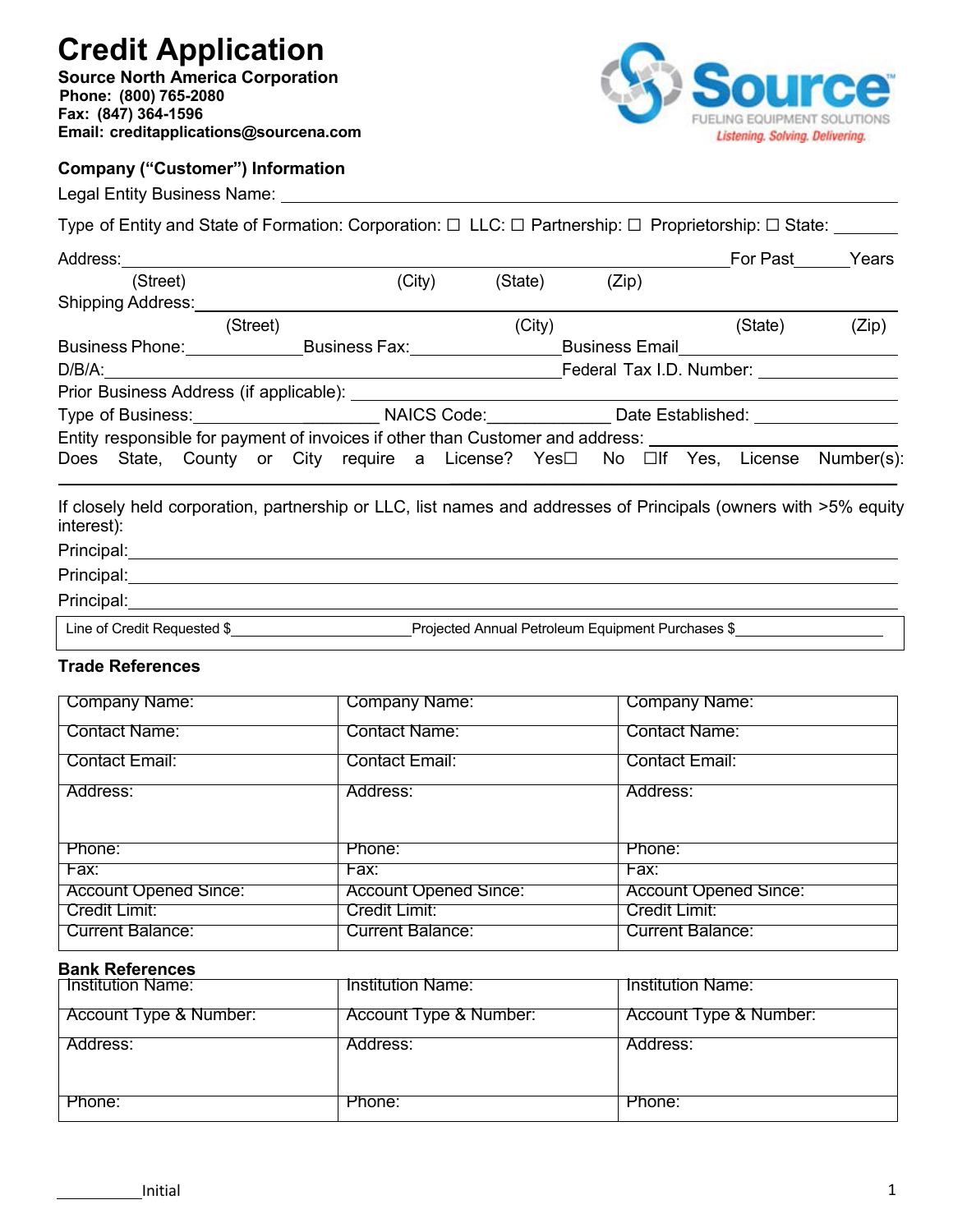I hereby authorize the above listed Trade & Bank references to release information requested for the purpose of obtaining and/or reviewing my company's credit from time to time.

> $\mathcal{L}_\text{max}$  and  $\mathcal{L}_\text{max}$  and  $\mathcal{L}_\text{max}$  and  $\mathcal{L}_\text{max}$  and  $\mathcal{L}_\text{max}$ (Singature) (Name) (Date)

Current sales tax exemption certificates must be maintained for all states in which customer wishes to receive an exemption.

Any changes to Customer entity structure or ownership information must be reported within thirty (30) days to Seller via Certified Mail or confirmed email.

Account Contact & Authorized Signatory: <br>
Name) (Signature) \_\_\_\_\_\_\_\_\_\_\_\_\_\_\_\_\_\_\_\_\_\_\_\_\_\_\_\_\_\_\_\_\_\_\_\_\_\_\_\_\_\_\_\_\_\_\_\_\_\_\_\_\_\_\_\_\_\_\_\_\_

(Phone) (Email)

## **CONDITIONS FOR EXTENSION OF CREDIT**

As a material inducement for Source North America Corporation's ("Seller") extension of credit to Customer, Customer and any individuals identified on page one, agree as follows:

- **1.** The undersigned shall submit a financial statement. Any misrepresentation in this application will be considered evidence of material breach. Customer consents to Seller conducting such credit checks of Customer and any individuals identified on page one as Seller deems necessary to make a credit decision on this application. Customer shall notify seller of any material change in its financial condition, ability to pay, ownership, business information, or the beginning of any bankruptcy proceedings.
- **2.** Customer authorizes Seller, its employees, agents, attorneys, and assigns to contact Customer by telephone (whether land line or cellular phone) at any phone number that Customer uses, whether or not such number is listed below, by using an automatic telephone dialing system as defined by 47 U.S.C. §227 and implementing FCC regulations for purposes of administering any extensions of credit granted by Seller pursuant to this credit application. This consent extends to third parties engaged by Seller to collect balances due.
- **3.** The undersigned individual who is principal, proprietor or partner of the entity applying for business credit, and therefore desirous of a business relationship with Seller, recognizing that his or her individual credit history may be a factor in the evaluation of the credit history of the applicant, hereby consents to the use of the consumer credit report of the undersigned by Seller as may be necessary in the credit evaluation process and for periodic review for the purpose of maintaining the credit relationship.
- **4.** The Guaranty of Payment attached shall be executed by one or more guarantors satisfactory to Seller. Customer and Guarantor(s) authorize Seller and its agents (including any collection agency hired by Seller) to obtain credit reports on each of them as part of the credit application and collection process and they consent to the means of contacting them authorized by paragraph 2 immediately above.
- **5.** The then current Terms and Conditions of Sale listed at www.sourcena.com/terms are incorporated by reference and shall apply to all sales of goods and ancillary services, including finance charges, by Seller to Customer. The Terms and Conditions of Sale supersede any terms of sale contained on any purchase order delivered by Customer. In the event the Terms and Conditions of Sale attached to this Credit Application differ from the Terms and Conditions of Sale published on Seller's website, www.sourcena.com/terms on the date Seller accepts Customer's purchase order, the Terms and Conditions of Sale posted on Seller's website as of the date of such purchase order shall supersede the Terms and Conditions of Sale attached to this credit application as well as any contrary terms of sale in the purchase order. Acceptance of Seller's then current Terms and Conditions of